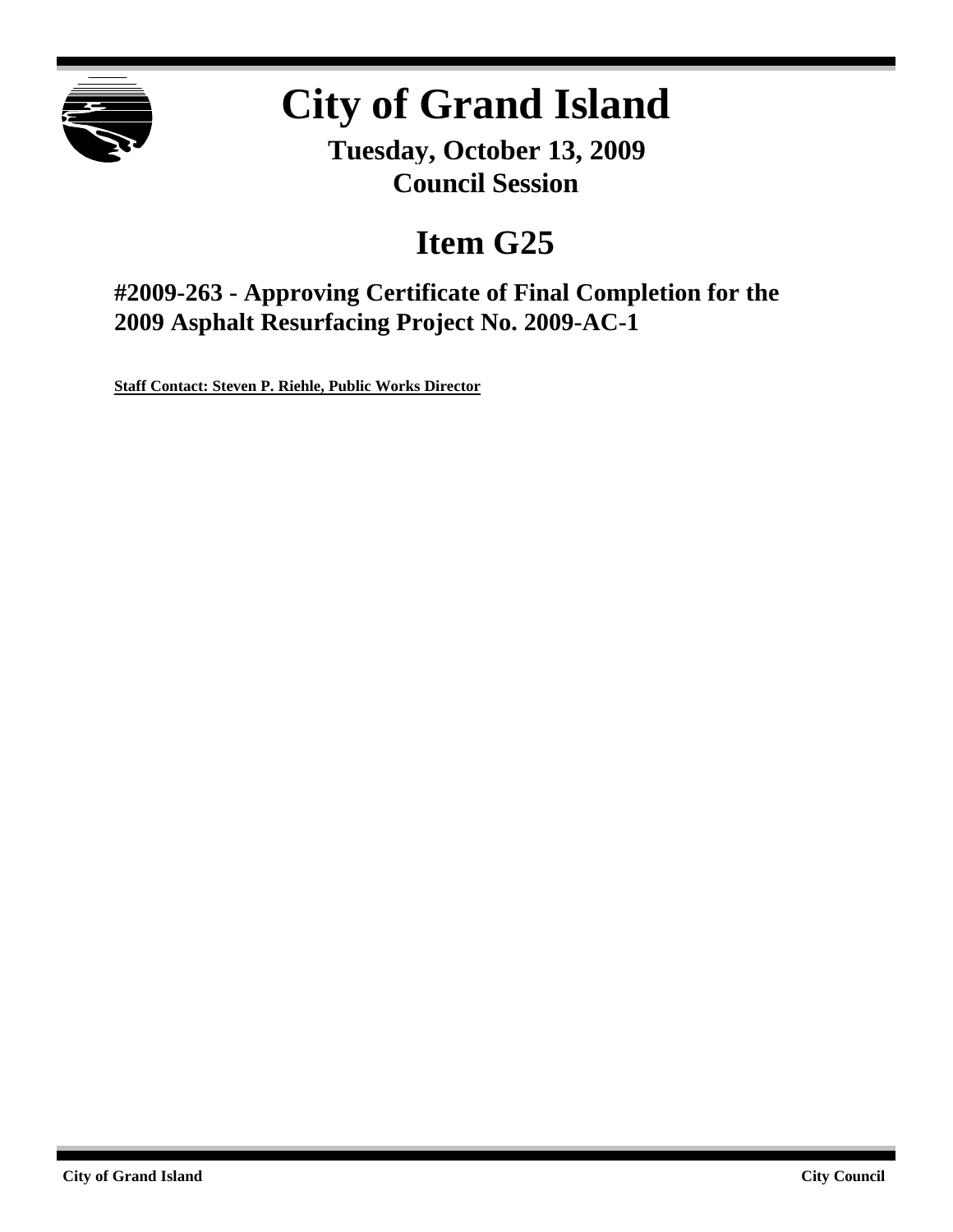## **Council Agenda Memo**

| <b>From:</b>                   | Steven P. Riehle, Public Works Director                                                             |  |  |
|--------------------------------|-----------------------------------------------------------------------------------------------------|--|--|
| <b>Meeting:</b>                | October 13, 2009                                                                                    |  |  |
| Subject:                       | Approving Certificate of Final Completion for the 2009<br>Asphalt Resurfacing Project No. 2009-AC-1 |  |  |
| <b>Item <math>\#</math>'s:</b> | $G-25$                                                                                              |  |  |
| $Presenter(s):$                | Steven P. Riehle, Public Works Director                                                             |  |  |

### **Background**

J.I.L. Asphalt Paving Company of Grand Island, Nebraska was awarded a \$676,758.50 contract on March 24, 2009. Work on the project commenced on July 6, 2009 and was completed on August 18, 2009.

Council approved Change Order Number 1 on July 28, 2009 to expand the asphalt resurfacing work on 1<sup>st</sup> Street between Eddy Street & Walnut Street. Change Order Number 1 was for \$46,939.98 resulting in a revised contract amount of \$723,698.48.

First Street between Greenwich Street and Walnut Street was part of the 2009 Asphalt Resurfacing Project. The section of 1<sup>st</sup> Street between Clark Street and Eddy Street is failing. Public Works Administration wanted to delay acceptance of the 2009 Asphalt Resurfacing Project until the cause of this failure was determined. The failure is related to the concrete base course and is not the responsibility of J.I.L. Asphalt Paving Company; therefore the 2009 Asphalt Resurfacing Project can be accepted.

#### **Discussion**

On concrete curb and gutter streets the project plans include removal of the existing asphalt by milling down to the existing concrete, then new asphalt surfacing is placed. The thickness of the old asphalt varies considerably, making it difficult to provide a reasonable quantity estimate for new asphalt. Since a few of the sections of asphalt resurfacing were overrunning, a decision was made to eliminate a section of roadway scheduled for resurfacing from the 2009 project to stay under budget. A section of Shady Bend Road was eliminated, saving approximately \$90,000.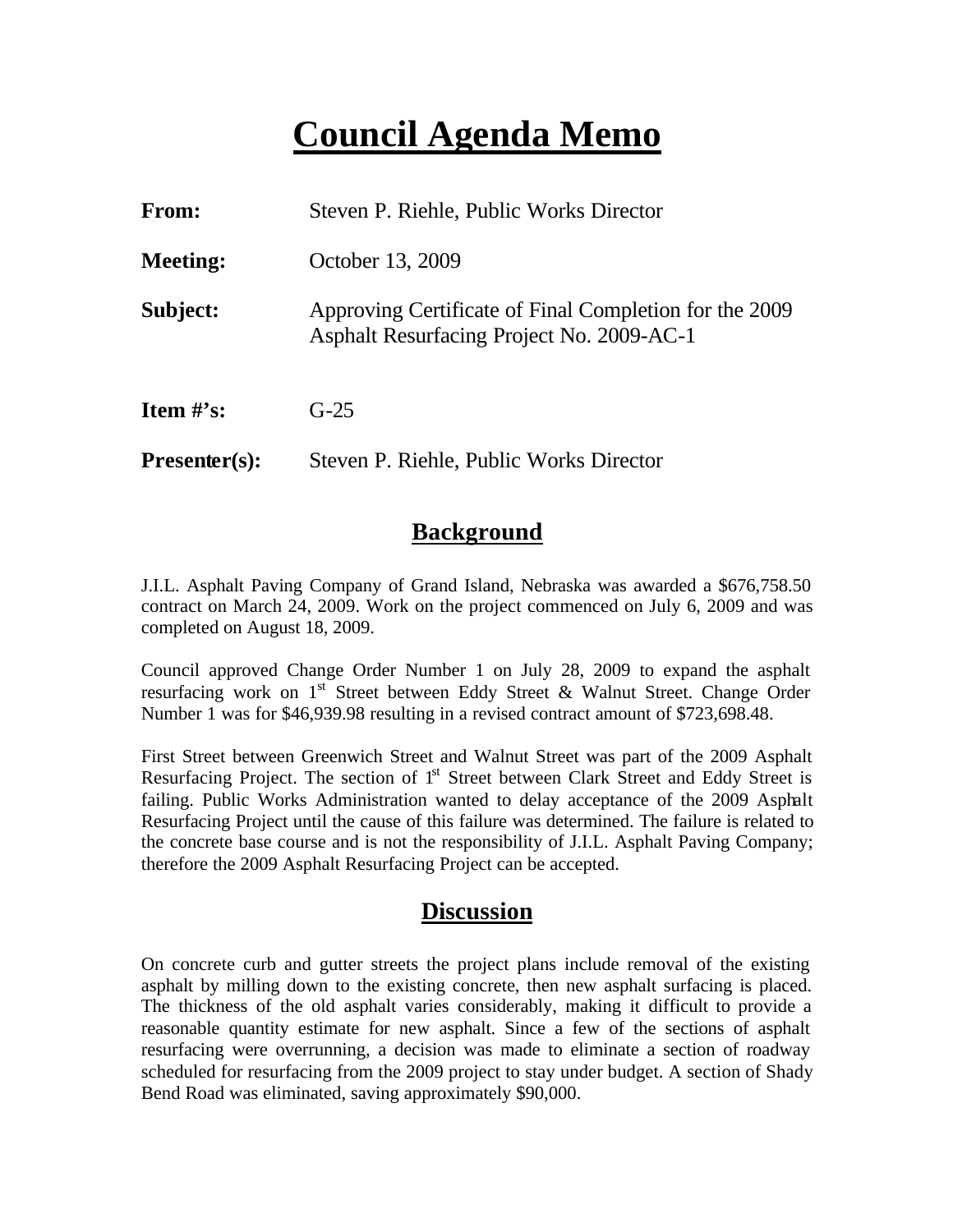Public Works Administration recommends that the section of Shady Bend Road that was eliminated in 2009 be scheduled for resurfacing in 2010. The net overruns on the concrete curb & gutter streets upon project completion was \$15,343.50.

The project was completed in accordance with the terms, conditions and stipulations of the contract, plans and specifications. Work was completed at a total cost of \$649,041.98.

| <b>Description</b>                  | <b>Change</b>               | <b>Total</b> |  |  |  |  |
|-------------------------------------|-----------------------------|--------------|--|--|--|--|
| <b>Original Contract</b>            |                             | \$676,758.50 |  |  |  |  |
| Change Order Number 1               | \$46,939.98<br>Plus         | \$723,698.48 |  |  |  |  |
| Shady Bend Road                     | \$90,000.00<br><b>Minus</b> | \$633.698.48 |  |  |  |  |
| Overruns on Curb $\&$ Gutter   Plus | \$15,343.50                 | \$649,041.98 |  |  |  |  |
| <b>Streets</b>                      |                             |              |  |  |  |  |

#### Breakdown of Costs

### **Alternatives**

It appears that the Council has the following alternatives concerning the issue at hand. The Council may:

- 1. Move to approve
- 2. Refer the issue to a Committee
- 3. Postpone the issue to future date
- 4. Take no action on the issue

## **Recommendation**

City Administration recommends that the Council approve the Certificate of Final Completion for Asphalt Resurfacing Project No. 2009-AC-1.

## **Sample Motion**

Move to approve the Certificate of Final Completion for Asphalt Resurfacing Project No. 2009-AC-1.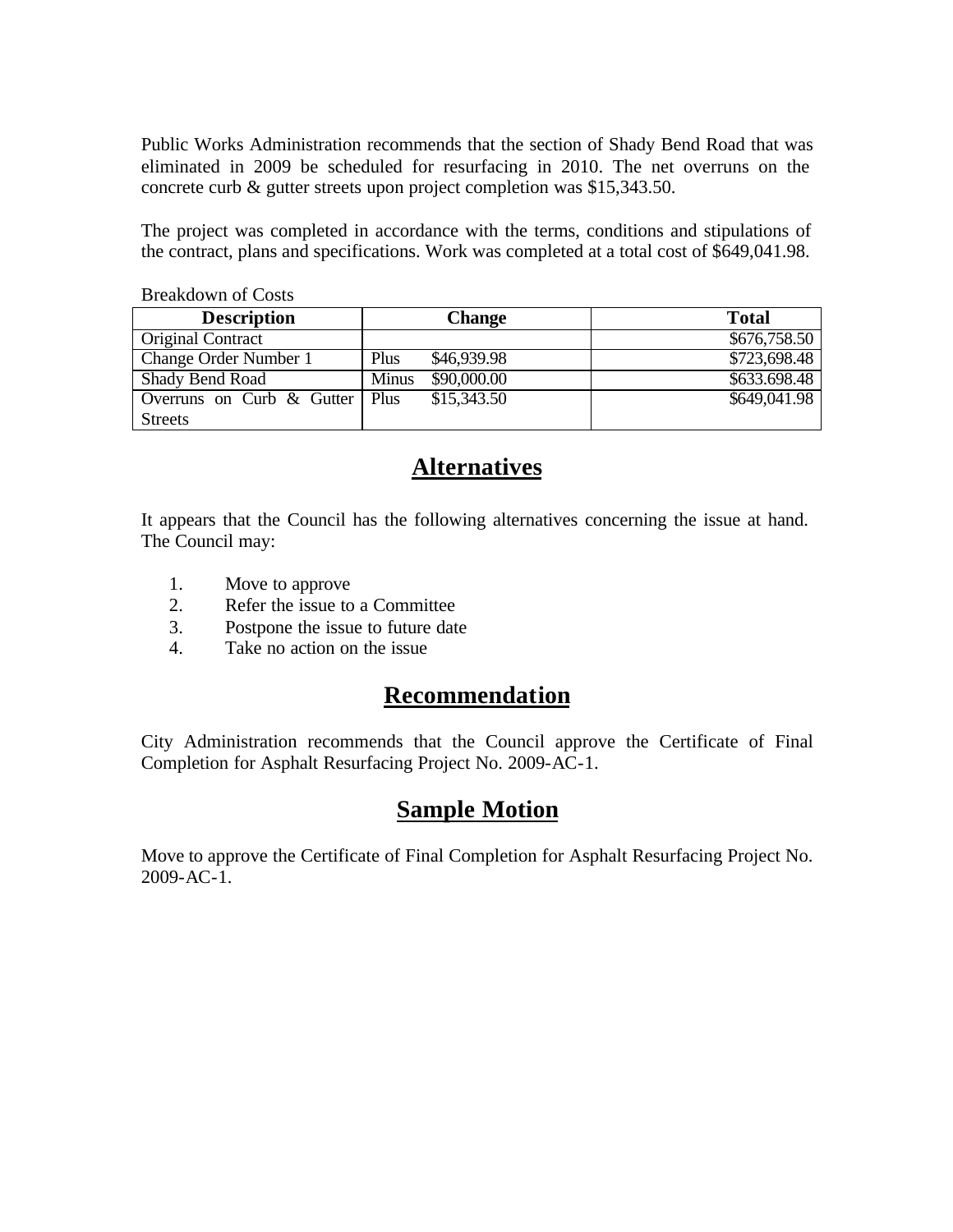#### **ENGINEER'S CERTIFICATE OF FINAL COMPLETION**

Asphalt Resurfacing Project No. 2009-AC-1 CITY OF GRAND ISLAND, NEBRASKA October 13, 2009

TO THE MEMBERS OF THE COUNCIL CITY OF GRAND ISLAND GRAND ISLAND, NEBRASKA

This is to certify that Asphalt Resurfacing Project No. 2009-AC-1 has been fully completed by J.I.L. Asphalt Paving Company of Grand Island, Nebraska under the contract dated March 24, 2009. The work has been completed in accordance with the terms, conditions, and stipulations of said contract and complies with the contract, the plans and specifications. The work is hereby accepted for the City of Grand Island, Nebraska, by me as Public Works Director in accordance with the provisions of Section 16-650 R.R.S., 1943.

#### **Asphalt Resurfacing Project No. 2009-AC-1**

|            |                    | Unit       |                               | Total           | Total          |
|------------|--------------------|------------|-------------------------------|-----------------|----------------|
| <u>No.</u> | <b>Description</b> | Price      | Unit                          | <b>Quantity</b> | <u>Cost</u>    |
| 1.         | Type "A"           | \$26.50    | ton                           | 4,642.82        | \$123,034.73   |
| 2.         | Type "BC"          | \$21.85    | ton                           | 5,873.05        | \$128,326.15   |
| 3.         | Asphalt Cement     | \$2.34     | gal                           | 115,801.11      | \$270,974.60   |
| 4.         | Tack Coat          | .90<br>\$  | gal                           | 7,575.00        | \$<br>6,817.50 |
| 5.         | Milling            | 1.50<br>\$ | S.Y.                          | 79,926.00       | \$119,889.00   |
|            |                    |            |                               |                 |                |
|            |                    |            | <b>Original Project Total</b> |                 | \$649,041.98   |

I hereby recommend that the Engineer's Certificate of Final Completion for Asphalt Resurfacing Project No. 2009-AC-1 be approved.

\_\_\_\_\_\_\_\_\_\_\_\_\_\_\_\_\_\_\_\_\_\_\_\_\_\_\_\_\_\_\_\_\_\_\_\_\_\_\_\_\_\_\_\_ \_\_\_\_\_\_\_\_\_\_\_\_\_\_\_\_\_\_\_\_\_\_\_\_\_\_\_\_\_\_\_\_\_\_\_

Steven P. Riehle – City Engineer/Public Works Director Mangaret Hornady – Mayor